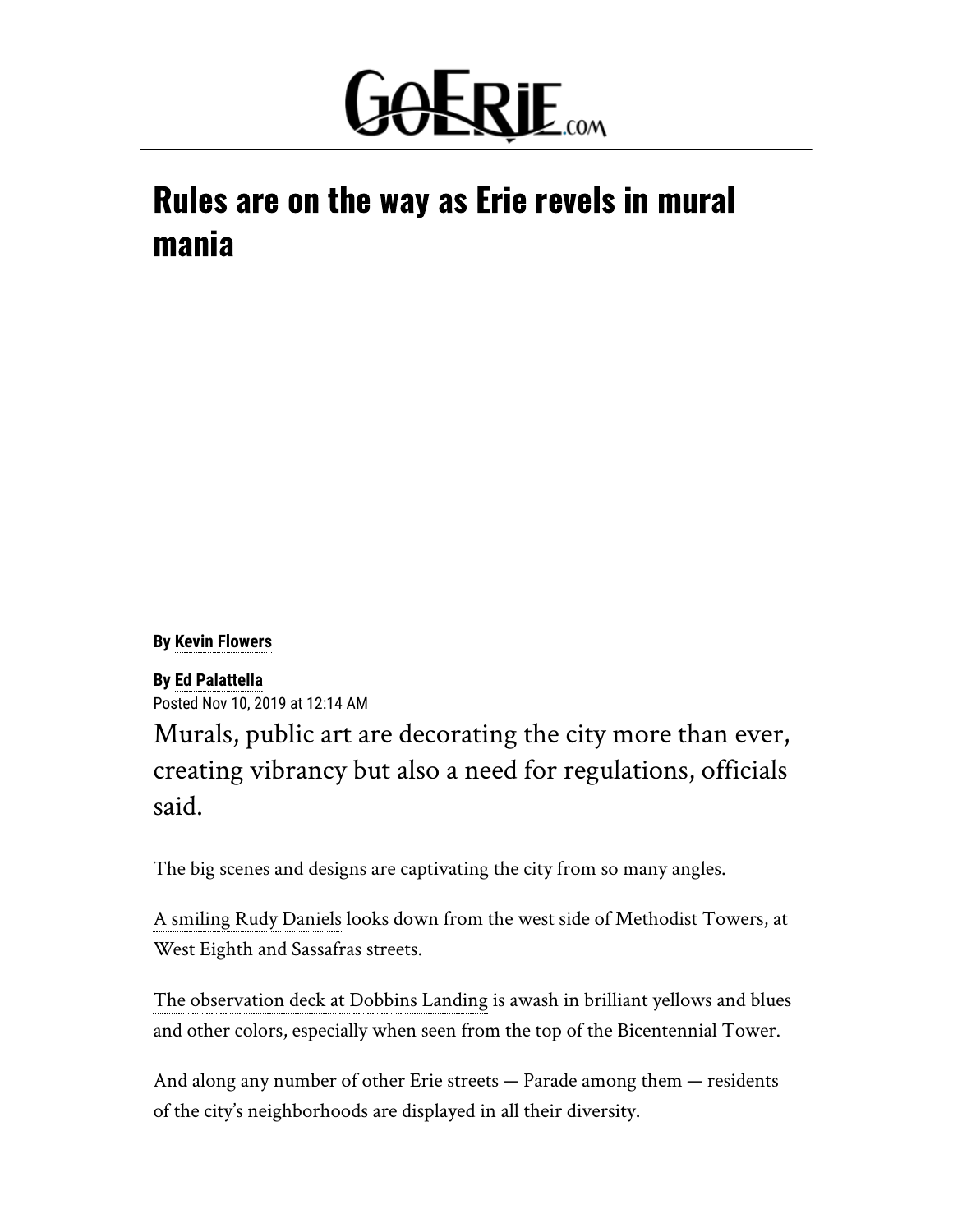In just a short period of time, Erie has become a city of murals and public art, a place embracing large displays of creativity as part of its reinvention.

More murals are taking shape, which city officials and others said is welcome as further illustration of the depth of the pride in Erie and its revitalization efforts. The Erie Refocused redevelopment initiative and the Erie Downtown Partnership's strategy each encourage public art.

"I love what I'm seeing," Mayor Joe Schember said. "I think it makes the city more appealing and makes people want to be here."

At the same time, the officials said the city is in the early stages of developing regulations for murals and other public art, similar to rules that municipalities across the country have adopted.

"The whole idea of public art has become big nationwide," City Solicitor Ed Betza said. "It would make sense that, if you are going to continue on the path with public art, you have guidelines."

## '**New emphasis'**

Murals and other public art projects have graced the city for years — remember the frog and fish sculptures that popped up seemingly everywhere? — but Erie became an even bigger canvas this past summer and fall.

The "Flotsam" display on Dobbins Landing was installed. So was the mural of Rudy Daniels, the Methodist Towers resident. And so were murals on the outside of Larry's Central Market, 1626 Sassafras St.; Rog's Inc., a towing [business at the corner of West 18th and Parade streets; and the former G](https://www.goerie.com/news/20191024/erie-mural-to-showcase-eastside-diversity)[eneral](https://www.goerie.com/news/20190905/public-art-project-underway-on-eries-west-12th-street) Tire building on West 12th Street, just west of Peach Street.

Much of the impetus for the art explosion has come from Erie Arts & Culture, a nonprofit that is boosting the profile of public art within city limits.

Erie Arts & Culture was instrumental in bringing international artists to Erie with the help of Florida-based public art curator [Iryna Kanishcheva](http://kanishcheva.com/) — to create the murals at Rog's, Methodist Towers, Dobbins Landing and the former General Tire property.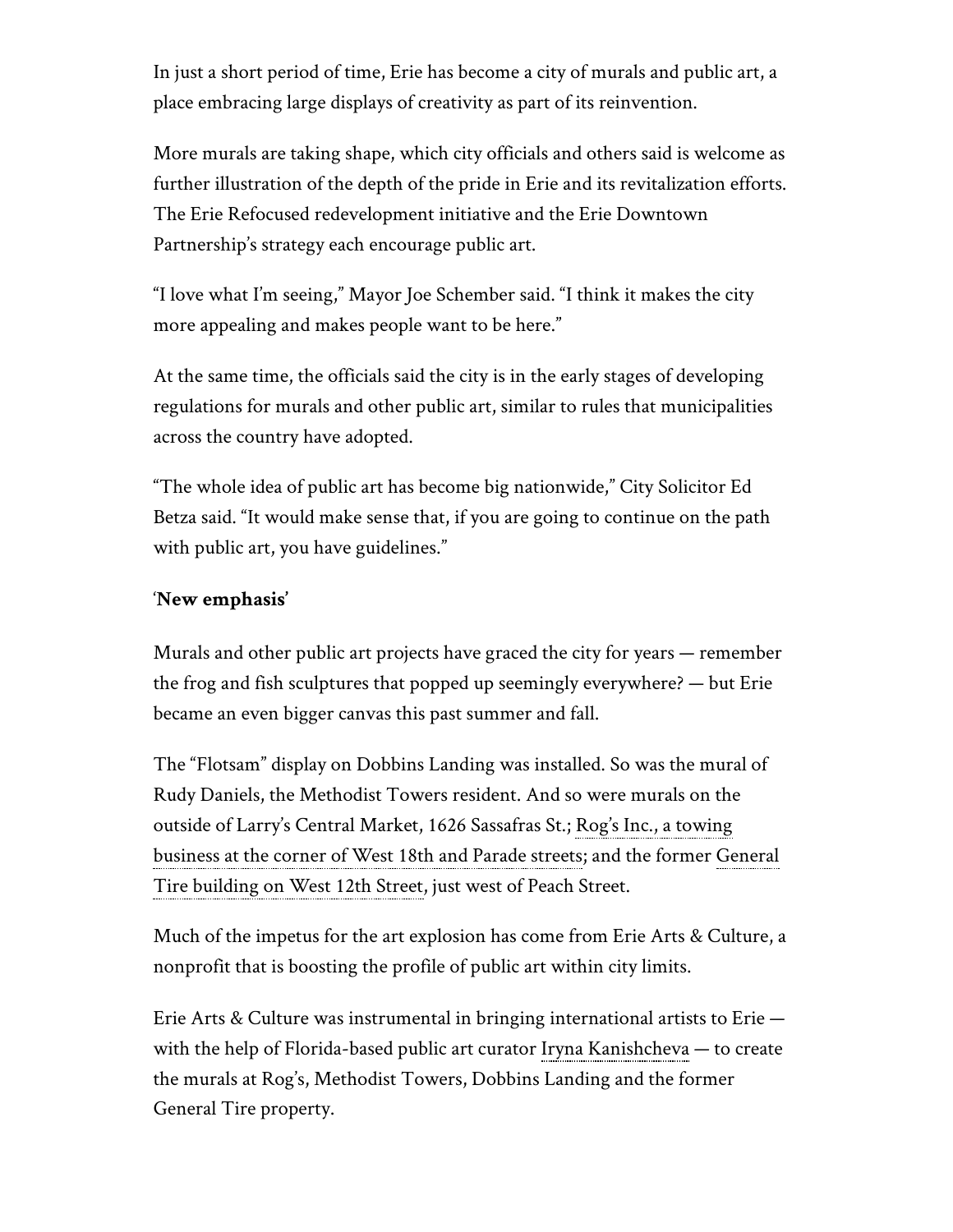"I think it's important to say that by no means is public art new to Erie," said Patrick Fisher, executive director of [Erie Arts & Culture](https://www.erieartsandculture.org/). "For a long time, a lot of different community-based organizations and artists have invested quite a bit into murals and art locally.

"But there is a renewed focus and a new emphasis on public art right now, and Erie Arts & Culture believes that if we want to see economic investments in Erie, we need to stimulate emotional and artistic investments as well," Fisher said. "That's what these projects do. Art investments bring a vibrancy to Erie."

Brenda Sandberg, the Erie-Western Port Authority's executive director, said the mural on Dobbins Landing's observation deck has been a positive, attentiongrabbing addition to Erie's waterfront.

International artist Rafael Gerlach, known as SatOne, created the mural.

"It's garnered a lot of interest, especially on social media," Sandberg said. "It's nice to have another new feature and area to welcome people to downtown Erie."

Erie Arts & Culture has secured more than \$350,000 in grants and other funding to help promote various art projects throughout the region in 2019 and 2020, Fisher said.

Fisher said that employers value quality-of-life enhancements, so murals and other public art could make Erie more attractive to existing employers and companies looking to relocate here.

Public art projects also help break down the "elitist mentality" some people have about art, Fisher said. "You make art for and by the people and it amplifies the voice of this community," he said.

And Fisher said public art projects, especially when they reflect the people and experiences within the communities where they're located, can help push forward conversations about diversity, inclusion, poverty and other important social issues.

"It's art as activism and as a vehicle to have these conversations," Fisher said.

## **Downtown designs**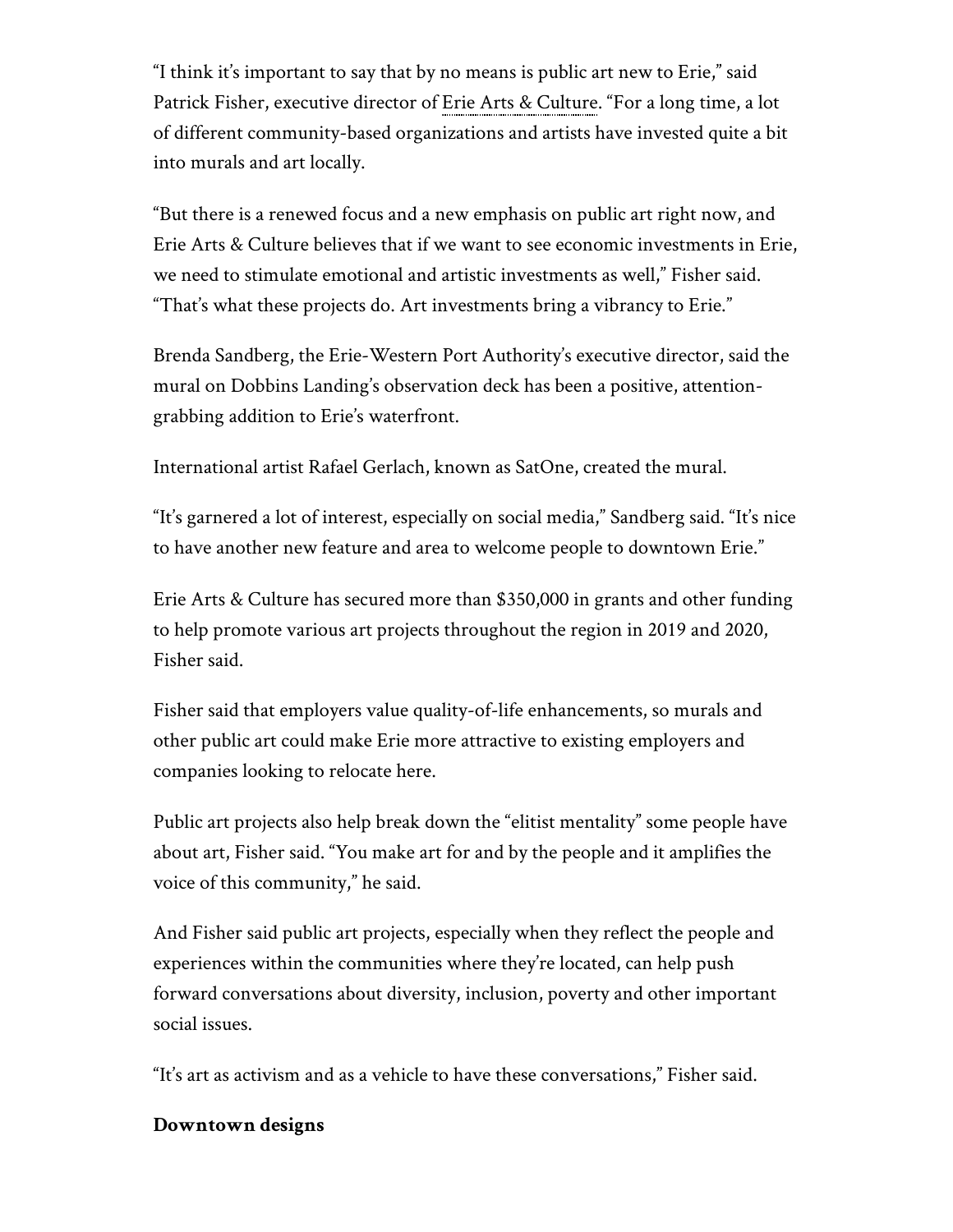The [Erie Downtown Partnership](https://www.eriedowntown.com/) has also helped develop public art, especially in central Erie. The nonprofit's area includes Dobbins Landing, Methodist Towers as well as the former Palace Hardware building on State Street, the site of another mural.

The partnership "definitely has an interest in public art as an economic and community development tool," said Emily Fetcko, the organization's assistant director.

The partnership and the League of Women Voters of Erie County are sponsoring what will be one of the next murals to appear in the city  $-$  a work to honor local women who fought for the right to vote. The mural is going up at the Housing and Neighborhood Development Services building at the corner of Seventh and State streets. It is to be done by August, to help celebrate the ratification, in August 1920, of the 19th Amendment, which gave women the right to vote.

Fetcko said visibility contributed to the partnership and the League of Women Voters picking the H.A.N.D.S. building, which had been the Erie Sport Store, as the site of the mural.

"There is a lot of foot traffic, but also a lot of diversity in the foot traffic," Fetcko said.

She said the downtown partnership will continue to work with Erie Arts & Culture and other organizations to discuss murals and their placements and themes. "As more art comes on line, we want to be careful not to be too distracting," Fetcko said.

She said she agrees with the need for municipal rules to regulate murals and other public art in Erie.

"We are very much in favor of that," Fetcko said. "There needs to be some form of best practices and some form of quality control."

## **Eyeing rules**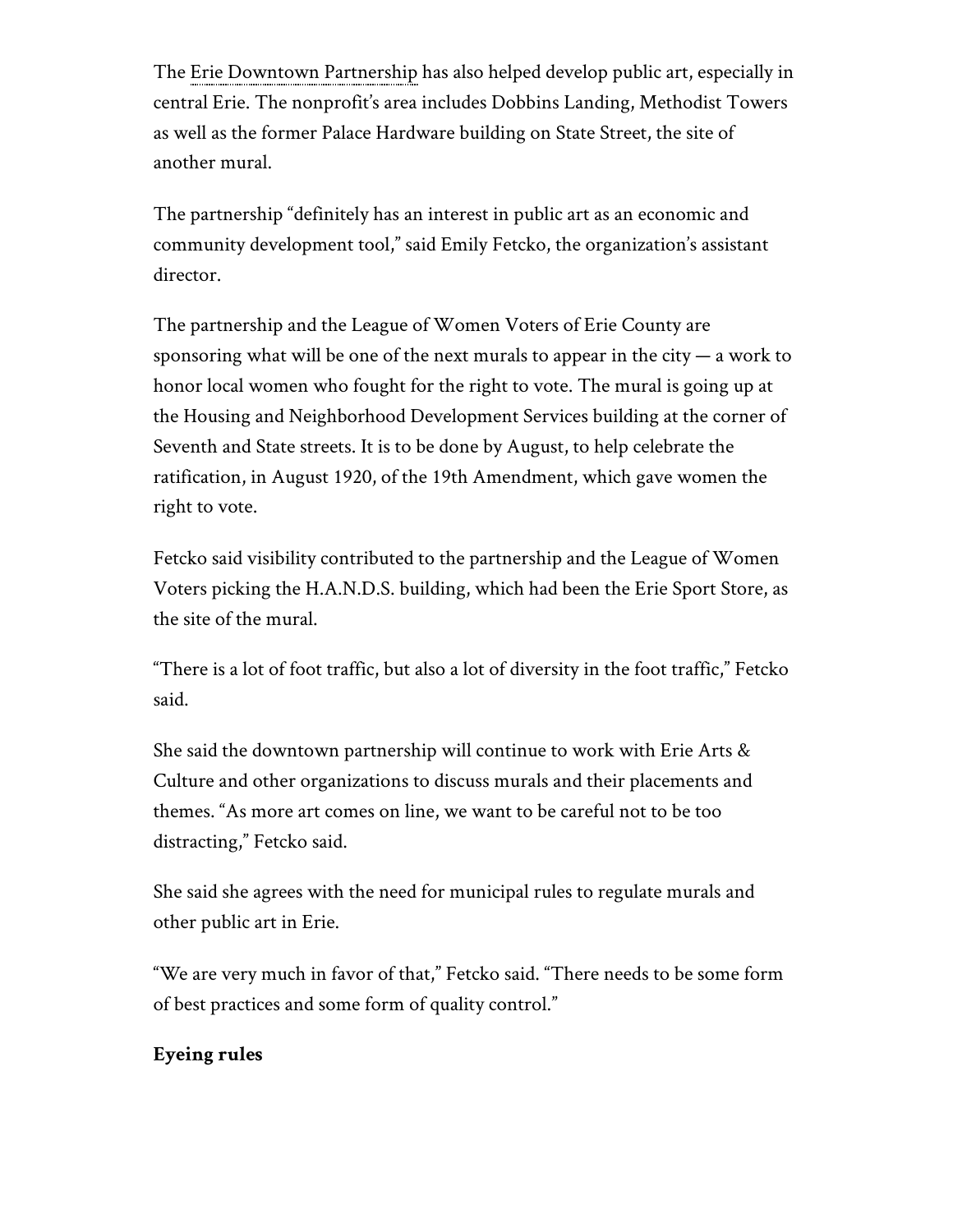The city of Erie is just starting to explore the type of regulations that would apply to murals. The city's [zoning ordinance](https://ecode360.com/attachment/ER3969/City%20of%20Erie%20Zoning%20Ordinance%20-%20Rev%20G2.pdf) has plenty of rules for signs, but none for murals.

In other cities, such as [Portland, Oregon](https://www.portlandoregon.gov/bds/article/249528), a permit is required for a mural, and neighborhood input is required in selecting a location. In [Los Angeles,](https://culturela.org/faqs/) a mural ordinance prohibits commercial messages and requires additional review for murals to be placed on historic buildings. [Portland](https://racc.org/public-art/public-art-murals-program/) and [Los Angeles,](http://sparcinla.org/cwmp/) as well as [Philadelphia,](https://www.phila.gov/departments/mural-arts-philadelphia/) among other cities, have municipal mural programs, which allow for the implementation of regulations in a different context than enforcing ordinances.

Rules for murals and other public art must honor First Amendment protections, according to court rulings. The rules generally must be "content neutral" or treat the murals and other projects the same, no matter what the content. The city of Erie will have to navigate a thicket of court cases to develop regulations for murals and other public art.

"The really difficult part for them is going to be understanding the patchwork of cases pertaining to murals and the First Amendment," said Shannon T. O'Connor, a lawyer in Syracuse, New York, who specializes in municipal law and who is a former assistant corporation counsel for the city of Syracuse.

O'Connor wrote a lengthy [article](https://media.goldbergsegalla.com/uploads/sto-de-coding%20the%20visual%20landscape-municipal%20sign%20ordinances%2c%20murals%2c%20and%20the%20first%20amendment-municipal%20lawyer.pdf) for Municipal Lawyer magazine in 2008 that focused on regulations for murals and other public art: "De-'coding' the Visual Landscape: Municipal Sign Ordinances, Murals and the First Amendment." She wrote that murals and similar creations "can be classified as signs, artwork or both, presenting challenges for municipal lawmakers and counsel."

In an interview, O'Connor said content neutrality is a key attribute of any mural regulations. She also said changing laws present challenges in developing rules for murals.

"The law is always in flux with the First Amendment analysis," O'Connor said.

The city of Erie expects to implement guidelines for public art and murals sometime in 2020, said Renee Lamis, Schember's chief of staff.